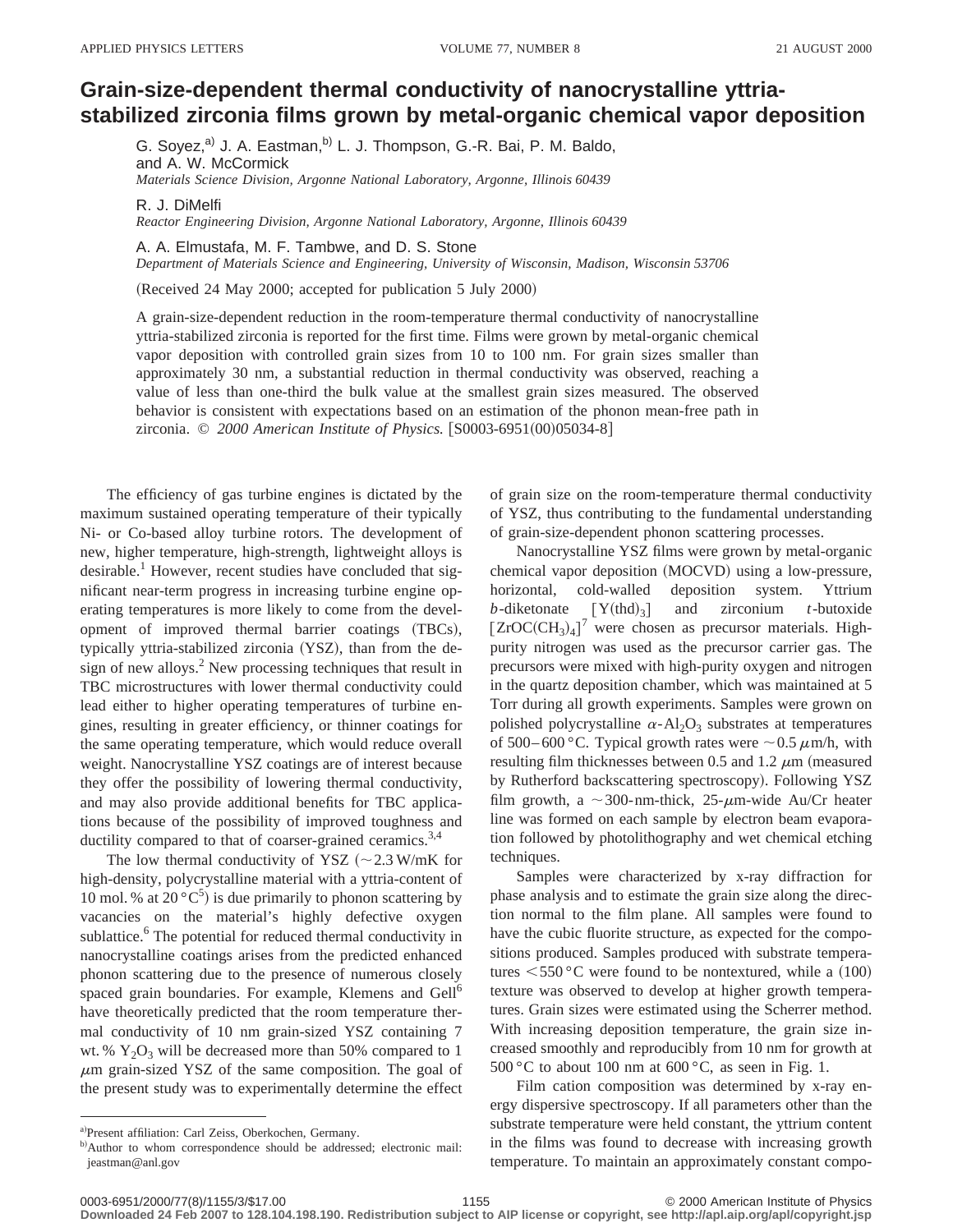

FIG. 1. Observed dependence of nanocrystalline YSZ grain size on substrate temperature during MOCVD growth.

sition for all films, the Zr bubbler pressure was systematically increased with increasing substrate temperature. This led to a  $Y_2O_3$  content between 8 and 15 mol. % for all samples used in the thermal conductivity studies. Over this range of compositions, the change in thermal conductivity due to varying oxygen vacancy content is expected to be significantly smaller than the measured variations for different grain-sized samples. Changes in composition were also found to be uncorrelated with grain size, providing confidence that the observed changes were grain-size dependent rather than composition dependent.

The  $3\omega$  method, following Cahill and co-workers,  $8-10$ was used to measure thermal conductivity. The method determines the thermal conductivity normal to the plane of the film by measuring the temperature rise of a thin metal line on the surface of the sample in response to an alternating current of frequency  $\omega$ . For the present study,  $3\omega$  data were obtained from samples over the temperature range  $20-90\degree C$ , with drive frequencies of 10–1000 Hz.

The thermal conductivity for both a 13 nm grain-sized YSZ film and an alumina substrate are shown in Fig. 2. The results indicate that over the narrow measured temperature range, the YSZ thermal conductivity is temperature independent, while the  $Al_2O_3$  thermal conductivity decreases measurably with increasing temperature. The observed magnitude of this decrease in thermal conductivity of  $Al_2O_3$  is in good agreement with expectations from literature values for  $\alpha$ -alumina.<sup>11</sup>



FIG. 2. Measured temperature dependence of the thermal conductivity of a 13 nm grain-sized YSZ film (closed circles) and the polycrystalline  $\alpha$ -Al<sub>2</sub>O<sub>3</sub> substrate (open circles).



FIG. 3. Measured room temperature thermal conductivity values for YSZ thin films as a function of grain size (closed circles). The predicted behavior calculated by Klemens and Gell (Ref. 6) (open squares) for cubic YSZ containing 7 wt. % yttria is shown for comparison.

The measured room temperature thermal conductivity values for YSZ thin films as a function of grain size are shown in Fig. 3. For all grain sizes larger than 30 nm, the thermal conductivity is approximately constant and  $\sim$ 20% smaller than the literature value for bulk  $YSZ^5$ . For smaller grain sizes, the thermal conductivity was observed to decrease rapidly with decreasing grain size, reaching a value of less than one-third the bulk value for the smallest grain-sized samples. While the measured thermal conductivity values are in good agreement with the predictions of Ref. 6 for grain sizes larger than 30 nm, the observed rapid decrease in thermal conductivity for smaller grain sizes was not predicted. At the smallest grain sizes, the observed thermal conductivity values are approximately half the predicted values for the minimum conductivity amorphous limit of YSZ calculated using an Einstein model.<sup>9</sup> This apparent discrepancy could be influenced by porosity in the samples as discussed below.

Only one previously published experimental report of thermal conductivity in nanocrystalline YSZ exists at this time. Raghavan *et al.*<sup>12</sup> investigated the thermal conductivity of bulk YSZ samples prepared from sintered nanocrystalline powders with grain sizes as small as 30 nm. The interpretation of the results in that study was complicated by the significant grain-size-dependent porosity found in all samples with grain sizes less than 70 nm. In particular, they observed no effect of grain size on thermal conductivity for dense samples, but a significant dependence of the thermal conductivity on varying amounts of porosity for smaller-grained samples. The present results are in good agreement with Ref. 12 in that both studies found no effect of grain size on thermal conductivity for nanocrystalline samples with grain sizes larger than  $\sim$  30 nm. The strong grain-size-dependent effect seen in the present study was observed only for samples with significantly smaller grain sizes than measured in Ref. 12.

In light of the observations of Raghavan *et al.*<sup>12</sup> that porosity provides a significant effect on thermal conductivity in nanocrystalline YSZ, it was important to investigate the potential role of porosity on the results of the current study. Two procedures were used to determine whether the density of the YSZ films varied with grain size during processing. In the first, the densities of films were calculated from measured optical refractive index values using the Lorentz–Lorenz

**Downloaded 24 Feb 2007 to 128.104.198.190. Redistribution subject to AIP license or copyright, see http://apl.aip.org/apl/copyright.jsp**